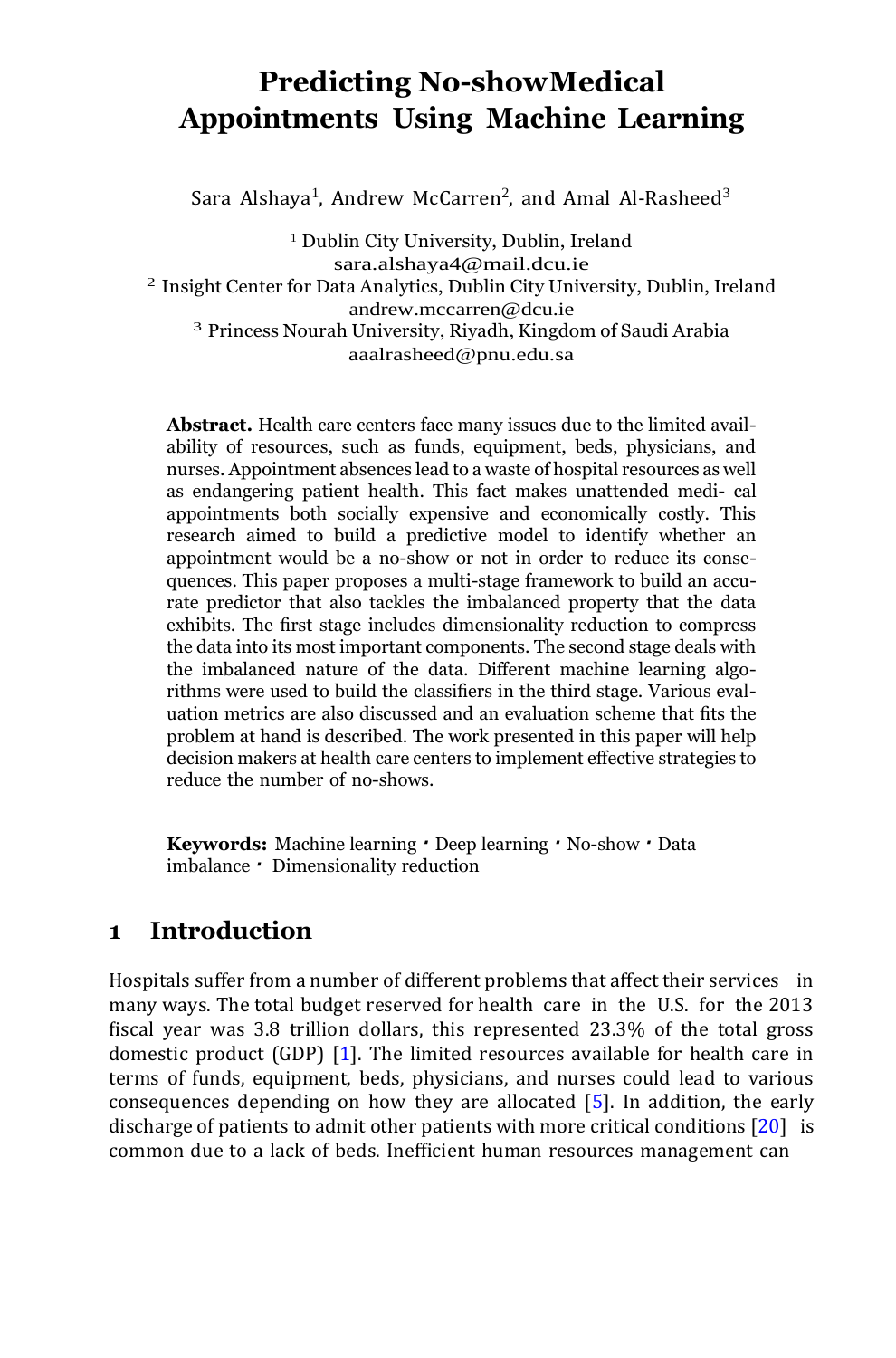also lead to an insufficient number of available staff members to handle emergencies and disasters [\[30\]](#page-13-1). One of the important problems that face health care centers is when patients miss their scheduled medical appointments without cancellation, i.e., a no-show. The reservation of an appointment involves the allocation of health care providers' time, medical equipment, room, etc. Therefore, an increased ratio of no-show appointments could cause a severe waste of already scarce resources. This in turn could potentially endanger the lives of many who need timely interventions. This research aims to build a classifier to predict whether a scheduled appointment will be attended or not. This in turn could help hospital and clinic administrators to define effective strategies to mitigate the noshow problem. Overbooking could be an effective strategy which involves booking extra appointments on the days of high predicted no- shows [\[15,](#page-12-2)[23\]](#page-13-2). Also, sending SMS reminders to patients who are likely to miss their appointments [\[3\]](#page-12-3) could be an option. Reservation fees at the time of book- ing have also been found to be an effective deterrent [[2\]](#page-12-4). Due to the nature of the data, a sub-problem arises, namely data imbalance. Most of the available datasets for this problem are imbalanced, as the percentage of missed appoint- ments is naturally lower than the percentage of those attended. Data imbalance in the training and validation sets could cause the resulting models to be biased towards the majority class (i.e., those who do not miss their appointments). Therefore, the approach proposed in this paper addresses this issue [\[19,](#page-12-5)[22,](#page-13-3)[26\]](#page-13-4).

### **2 Related Work**

#### **2.1 Machine Learning Methods for Missed Appointments**

A relevant work [\[16\]](#page-12-6) used stepwise logistic regression on a dataset obtained from Kaggle<sup>1</sup>[,](#page-1-0) which included information about medical appointments in Brazil. The researchers divided the dataset into four independent populations, depending on age group, above-18 or under-18 (adults, children), and whether they visited the clinic once or many times (non-recurrent, recurrent). Stepwise logistic regression was used to train a classifier for each population. Area under the receiver operator characteristic curve (AUC ROC) and prediction accuracy were reported to evaluate the models. Table [1](#page-2-0) shows the results obtained on the test sets for the four predictors. Another work by  $[27]$  also utilized stepwise logistic regres-sion. They introduced an insightful variable calculated for each patient using an empirical Markov model based on up to 10 previous appointments. Variables were selected based on a likelihood ratio according to the following criteria: (1) the pvalue to enter was set at 0.05, and (2) the p-value for removal was set at 0.10. The variables that were found significant in all 24 models were: the nat- ural log of appointment age, multiple appointments per day, and the empirical Markov model value based on past attendance history. The probability that a patient will miss his/her appointments decreased as he/she got older and that effect was present in all 24 models. The area under the ROC curve was used to

<span id="page-1-0"></span><sup>1</sup> [https://www.kaggle.com/joniarroba/noshowappointments.](https://www.kaggle.com/joniarroba/noshowappointments)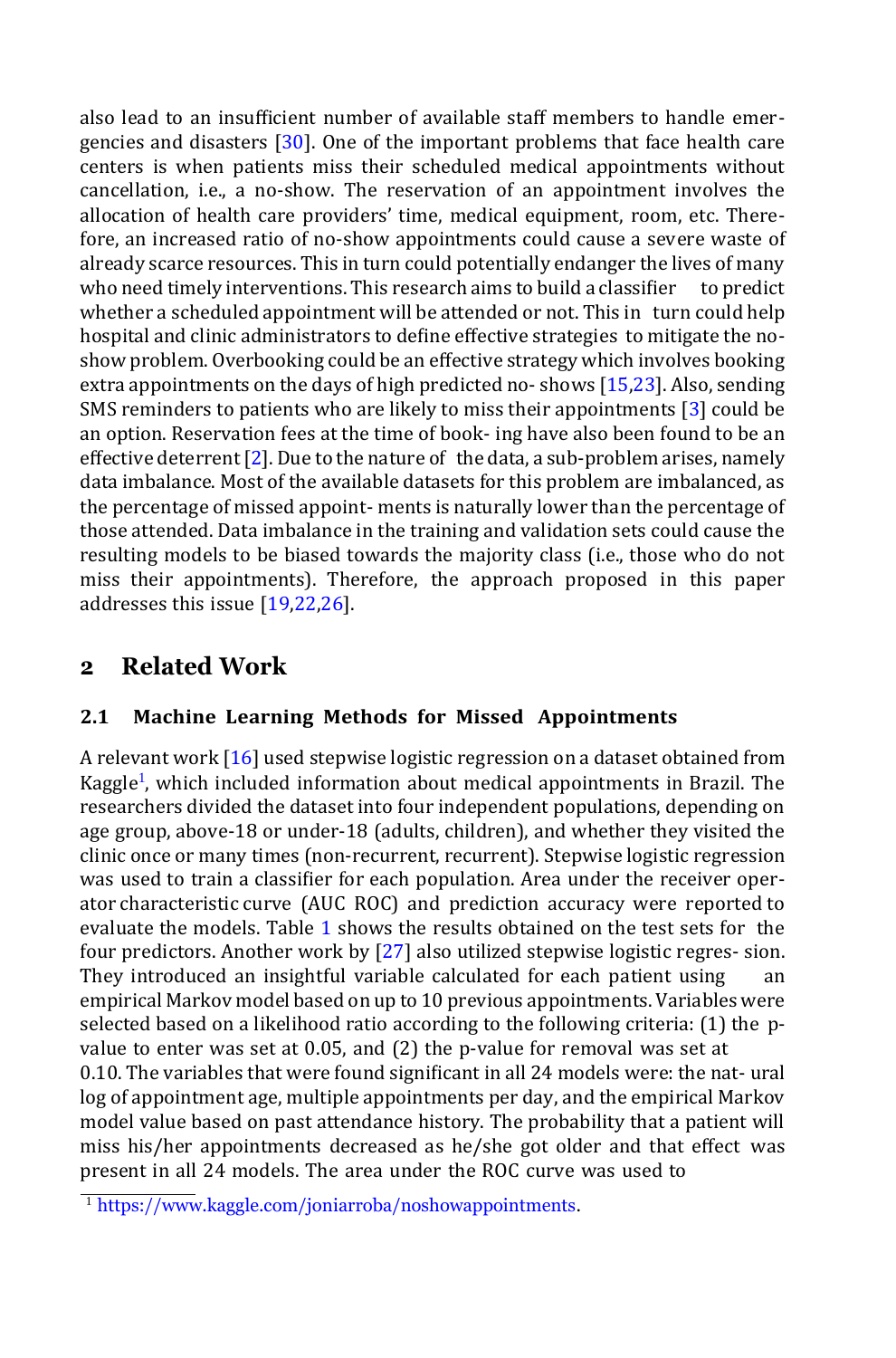assess the model's performance. The average test accuracy was 0.762. While the average test AUC ROC score was 0.713.

<span id="page-2-0"></span>

| Population                                  | ROC   Prediction accuracy |
|---------------------------------------------|---------------------------|
| No-recurrent children $\vert$ 0.7564 79.05% |                           |
| Recurrent children                          | 0.6893 76.35%             |
| Non-recurrent adults                        | $0.7503$ 81.88%           |
| Recurrent adults                            | 0.7030 79.54%             |

**Table 1.** Results summary of the method proposed by [\[16\]](#page-12-6)

*values*  $\frac{c_{show}}{c_{no}-show}$  2 and 3, to determine their impact on minimizing show errors A method to calculate the threshold of stepwise logistic regression has been proposed by [\[14\]](#page-12-7) by minimizing the misclassification count. The authors assumed ahigher costfor a show misclassifiedas ano-showthan for ano-show misclassified as a show. They designed the cost function as given in  $(1)$ . They assume that *cshow* is greater than *cno*−*show*. Given these assumptions, they investigated two at the expense of additional no-show errors.<br>  $\sum_{n=1}^{\infty}$ 

$$
\sum_{c_{show}[\text{K}_{show}/N_{show}] + c_{no-show}[\text{K}_{no-show}/N_{no-show}]}\n \sum_{c_{show}[\text{K}_{show}] + c_{no-show}[\text{K}_{no-show}/N_{no-show}]}\n \tag{1}
$$

<span id="page-2-1"></span>Using the cost function given by [\(1\)](#page-2-1) for the training, they optimized the probability threshold. Given a cost ratio of 2, the error is minimized at the threshold of 0.86. For a cost ratio of 3, the threshold is 0.74. Applying a threshold of 0.74 gave a better accuracy on the training set as illustrated in Table [2.](#page-2-2) The model test accuracy was 86.1%. The overall error rate was 13.9%, which consisted of 3.9% show errors and 87.2% no-show errors.

<span id="page-2-2"></span>**Table 2.** Error percentages on training set for the method proposed by [\[14\]](#page-12-7)

|      |       | Threshold   Show error   No-show error |  |  |  |
|------|-------|----------------------------------------|--|--|--|
| 0.86 | 11.3% | 68.1 %                                 |  |  |  |
| 0.74 | 1.8%  | 91.9 %                                 |  |  |  |

A different study by [[21](#page-13-6)] considered three different machine learning algorithms and compared their performance. In addition to the variables that were already represented in the data, the authors derived three more variables: (1) lead time, which is the time difference (in days) between the date of visit and the reservation date, (2) prior no-show rate, which is the portion of no-shows for a given patient prior to the last appointment, and (3) days since the last appointment, which is the number of days between the date of the last visit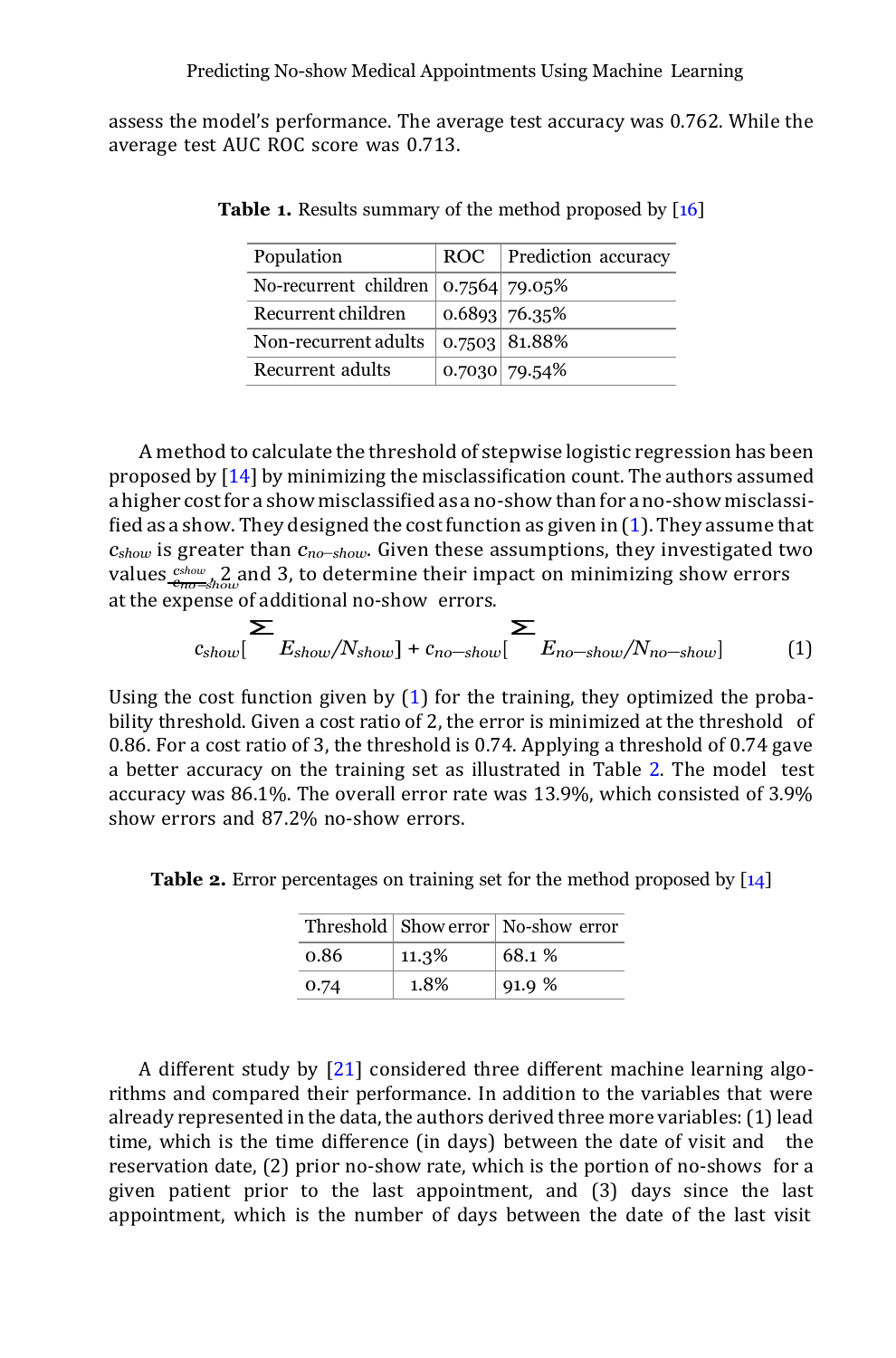and the date of appointment. The authors reported that smoking was one of the most significant factors related to missing medical appointments. They found that lower income and unemployment were associated with more missed medi- cal appointments. The results also showed that patients without insurance for medical services were at risk for not adhering to their appointments and consequently, their care plans. The three machine learning algorithms included in the study were, stepwise logistic regression, feed-forward neural net, and naïve Bayes. A multilayer perceptron structure was used as a neural net with a hidden layer of 25 nodes. A smoothing value of 0.1 provided the best performance for the na¨ıve Bayes classifier. Tabl[e 3 s](#page-3-0)hows the results on both the training and test sets using all the prediction models as reported by the authors. As determined by the experiments, na¨ıve Bayes had the better performance.

<span id="page-3-0"></span>

| Model                            |          | Training set                                            | Test set     |  |  |
|----------------------------------|----------|---------------------------------------------------------|--------------|--|--|
|                                  |          | $ \text{AUC} $ Accuracy (%) $ \text{AUC} $ Accuracy (%) |              |  |  |
| Logistic regression $ 0.91 80\%$ |          |                                                         | $0.81$   73% |  |  |
| Neural net                       | 0.77     | 79%                                                     | $0.66$   71% |  |  |
| Naive Bayes                      | 0.96 92% |                                                         | 0.86 82%     |  |  |

**Table 3.** Summary of the results by [\[21\]](#page-13-6) on Both Training and Testing Sets

#### **2.2 Methods Used for the Data Imbalance Problem**

Different methods can be utilized to tackle a data imbalance problem. Some can be performed at the data level, while others can be performed at the algorithm level. A hybridization of both is also possible. Methods for addressing this prob- lem can be categorized into three major groups  $[11,19]$  $[11,19]$ : (1) data sampling, which includes either undersampling the majority class (eliminating some observations) or oversampling the minority class (replicating some observations), (2) algorith- mic modifications, which modify the learning algorithms using techniques that account for the imbalanced nature of the data, such as a balanced random for- est, and (3) cost-sensitive learning in which a higher misclassification cost for the samples from the minority class is assumed.

In the method proposed by  $[12]$ , the authors tackled data imbalance in a medical diagnosis dataset by introducing a distribution sensitive oversampling approach. In the proposed method, the minority samples were divided into noise samples, unstable samples, boundary samples, and stable samples according to their location in the distribution. Depending on a minority sample's distance from other surrounding minority samples, different replication methods were applied. This was performed to ensure that newly created samples had the same characteristics as the original ones. In the replication process, minority noise and unstable samples were excluded. For each minority sample not characterized as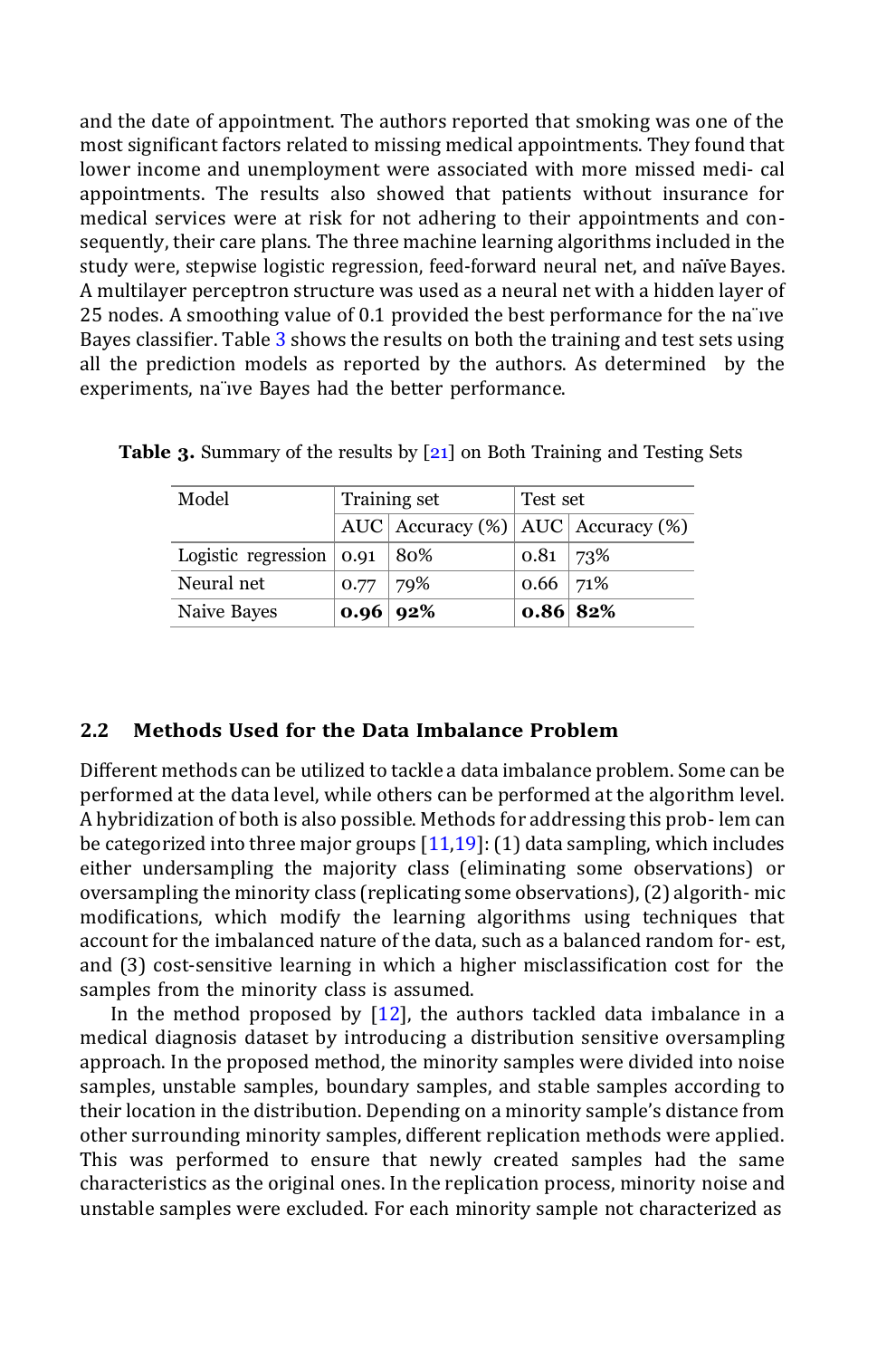noise or unstable, the accumulative distance between it and its k neighbors was calculated. If the distance was less than or equal to a defined threshold, then a few samples were generated using this sample. If the cumulative distance was greater than the threshold, then as many samples as possible were created using it. Testing on real medical diagnosis data showed that compared to existing sampling algorithms, the classification learning algorithm was more accurate when using the proposed method, especially in terms of the precision and recall rate of minorityclasses.

A hybridization of undersampling and algorithmic modifications was pro-posed by [\[18\]](#page-12-10). The authors proposed two methods, EasyEnsemble and Balance-Cascade. The EasyEnsemble method includes subsetting the data at random to ensure that the number of majority and minority samples are equal. Then, a number of sub-classifiers are trained using these subsets. The final decision is the result of combining all the sub-classifiers after each is trained using theAdaBoost [\[24](#page-13-7)] algorithm. In the second method, BalanceCascade, after every classifier is trained the majority samples that were classified correctly are eliminated from the training set and are then fed to the next sub-classifier, so that every classifier uses a balanced dataset. In BalanceCascade, the final classifier is different from the EasyEnsemble classifier. While EasyEnsemble's final prediction is created by forming an ensemble classifier that combines all sub-classifier predictions, BalanceCascade predicts a positive value if and only if all sub-classifiers predict a positive value. The two methods were tested using datasets suffering from a high imbalance ratio, referred to as "hard" datasets, and "easy" datasets with lower imbalance ratios. The results showed that for easy tasks, most of the class imbalance learning methods had lower AUC ROC scores than Ada. On the other hand, for hard tasks, class imbalance learning methods generally had higher AUC ROC scores than Ada, including SMOTE, Chan [\[7\]](#page-12-11), Cascade, and Easy. The authors reported that for tasks on which ordinary methods could have high AUC scores, class-imbalance learning was unhelpful. However, Easy and Cascade reduced training time (3.50 and 5.50 for Easy and Cascade vs. 19.83 and 18.63 for Ada and Asym [\[28\]](#page-13-8)), while their average AUC ROCs were similar to that of Ada and Asym. Therefore, class-imbalance learning was particularly helpful for hard tasks. In this paper, different machine learning algorithms were studied and compared, such as random forest, support vector classifier, and stochastic gradi- ent descent. To tackle data imbalance, the effect of using an ensemble classifier was studied. The ensemble classifier used was balanced random forest, which performed competitively.

## **3 Proposed Framework**

In order to achieve the objective of this research, represented in designing and training a high-performing predictive model for no-show appointments, the framework used is introduced. Figure [1](#page-5-0) illustrates the general framework used to build the proposed solution. At each phase, different techniques that were applied in order to generate various combinations of techniques. In the following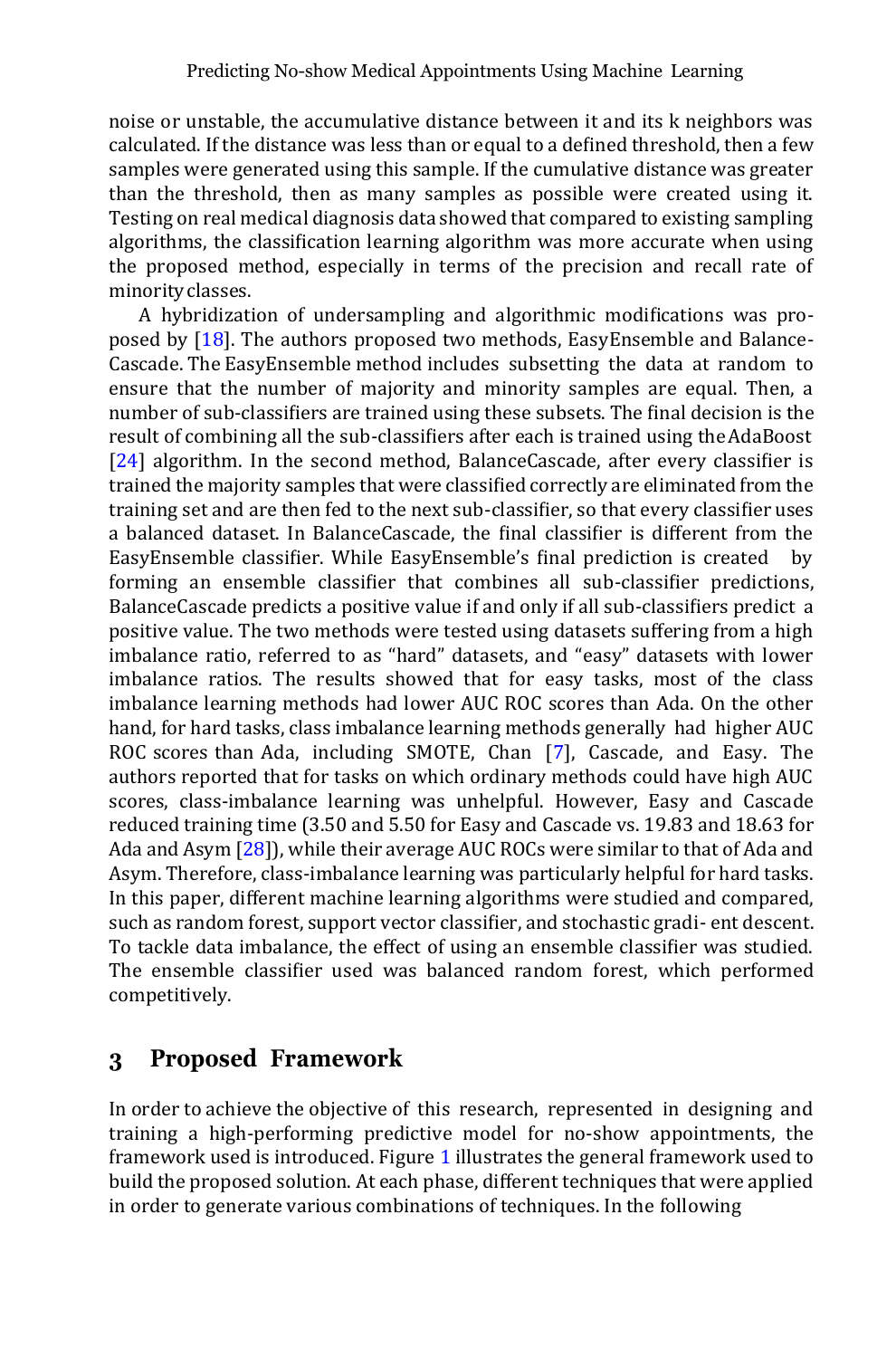section, the purpose of each phase is highlighted along with the summarization of all techniques used in each phase.



<span id="page-5-0"></span>**Fig. 1.** The general framework followed to perform this study.

#### **3.1 Data Collection and Preprocessing**

The dataset used for this study was obtained from the Kaggle (See footnote 1) medical appointment no-show dataset. This dataset contained information about scheduled medical appointments in Brazil. This dataset is available in different versions, and the one used here was the version released in May 2016. The dataset contained 14 variables. These variables were used to derive seven more that were used in initially building the predictive model. These variables were: lead days, on same day, day of week, patient's visits count, patient's no-show rate, no-show last appointment, and appointments count at same day. All derived variables are described in Table [4](#page-6-0). Since the weather is believed to affect appointment status, a weather dataset was studied and merged with the original dataset. The no-show appointments dataset provider indicated that all the hospital neighborhoods in the data were located in the city of Vitoria. Therefore, a dataset was obtained from the weather website<sup>2</sup> for the months (April, May, and June) included in the appointment dataset.

patient whose age was recorded as -1. Since there are no negative ages, this case A check for missing values was performed with the appointment dataset, and none were found. Also, no duplicate records were observed. However, some problematic values were observed when analyzing the attributes to check for potential noise or outliers. For example, one appointment was scheduled for a was considered as noise and was dropped. Also, there were seven appointments for patients older than 100 years old. There were five appointment records with

<span id="page-5-1"></span>[https://www.tutiempo.net.](https://www.tutiempo.net/)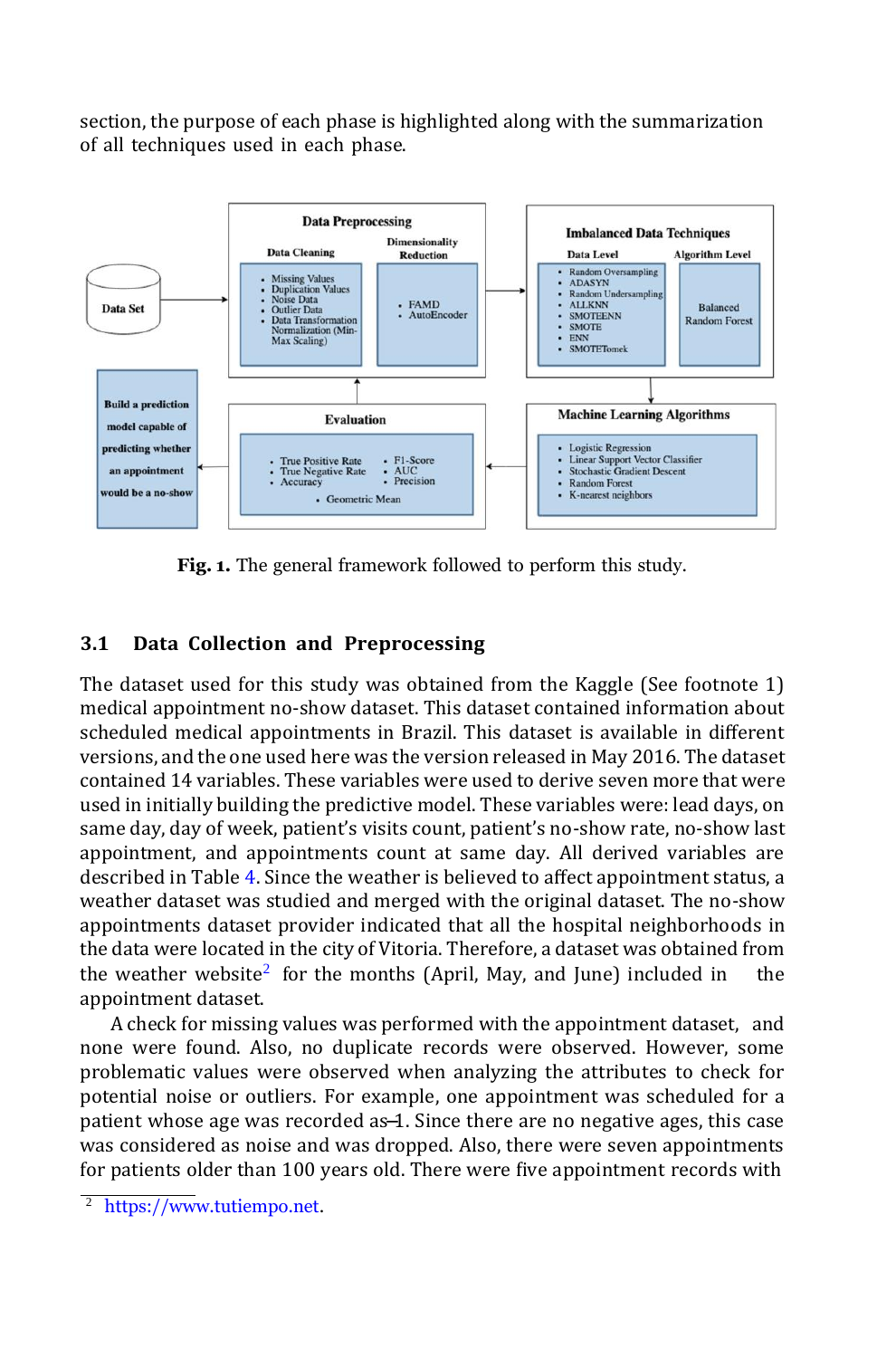| Lead days                      | The number of days between the reservation<br>day and the actual appointment day                                       |
|--------------------------------|------------------------------------------------------------------------------------------------------------------------|
| On same day                    | An indication as to whether the<br>appointment takes place on the same day it<br>was reserved, i.e. lead days $= 0$    |
| Day of week                    | It is represented as integer numbers (o for<br>Monday, 1 for Tuesday etc.)                                             |
| Patient's visits count         | The number of appointments the patient<br>has in the entire dataset                                                    |
| Patient's no-show rate         | The number of no-show appointments<br>divided by the patient's total number of<br>past appointments                    |
| No-show last appointment       | An indication to whether the patient's last<br>appointment was a no-show or not                                        |
| Appointments count at same day | This indicates the number of appointments<br>the patient has on the same day of the<br>appointment under consideration |

<span id="page-6-0"></span>**Table 4.** Derived variables description.

a patient age of 115 and there were two unique appointment records for patients of age 102. Since these cases were extremely rare, they were considered outliers and were removed from the analysis.

For the weather dataset, a check for missing values was performed, and total precipitation of rain and/or the melted snow indicator had four missing values. Since there was no known relationship between these missing values, they were considered to be missing completely at random. The mean of precipitation of rain and/or melted snow over the respective month was used to impute the missing values.

To enable the different algorithms and techniques in the framework to use the data, the categorical variables were encoded into numerical form. For this purpose, one-hot encoding was performed by creating a separate variable for each category of a given variable.

In datasets, where variables have disparate distribution characteristics, feature scaling is usually recommended [\[25\]](#page-13-9). Such characteristics can slow the learning rate, thus preventing convergence. In this research, a min-max scaling approach was performed as the variables were not normally distributed. Min-max scaling is performed by subtracting the minimum value of each variable from its respective variable's values and dividing the result by the difference between the maximum and theminimum.

#### **3.2 Dimensionality Reduction**

In this study, two methods for dimensionality reduction were applied. Since the dataset contained both categorical and numerical variables, a factor analysis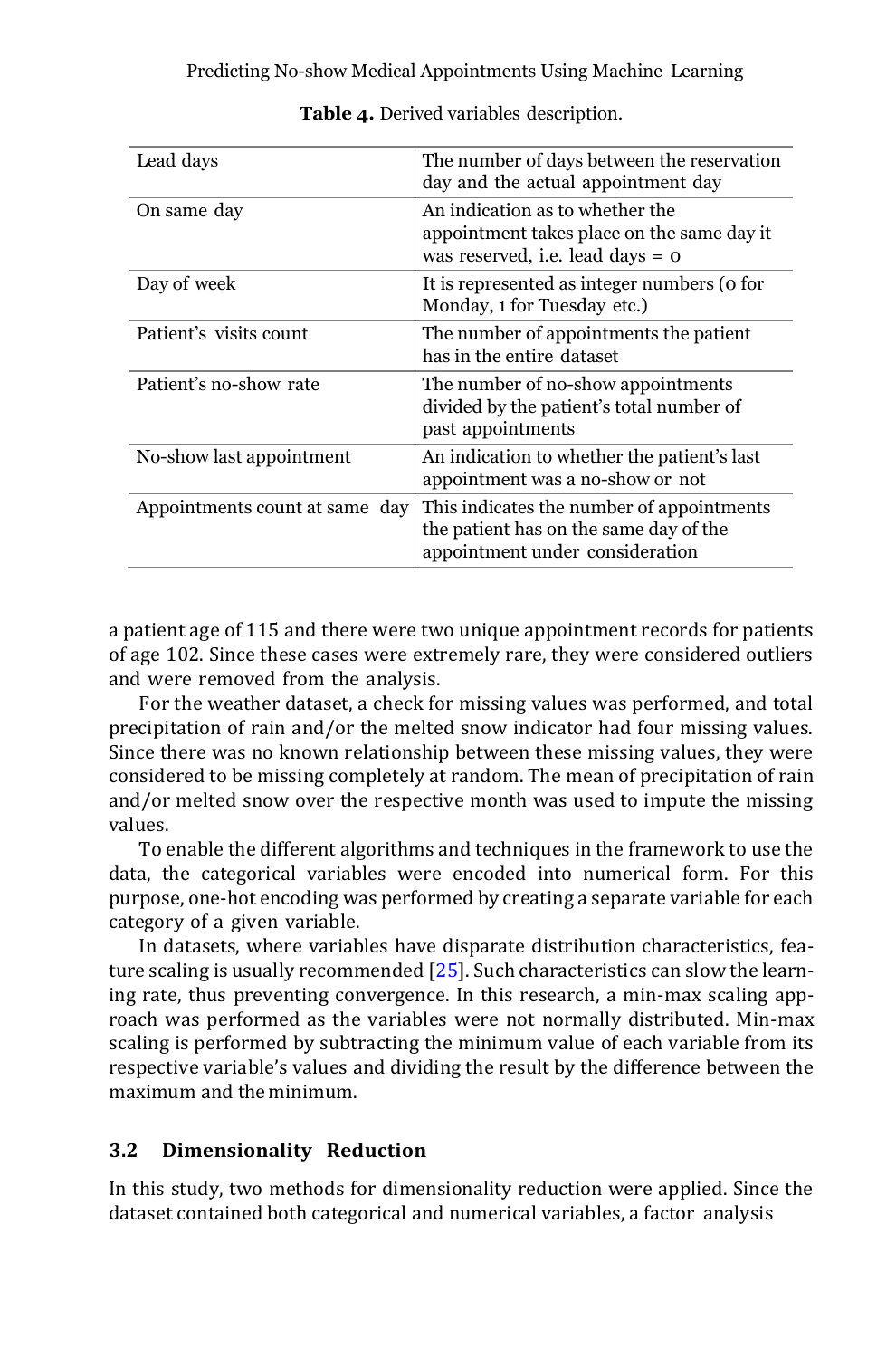of mixed data (FAMD) [\[4\]](#page-12-12) was used, also a deep-learning-based method that performs dimensionality reduction in an unsupervised manner, namely AutoEncoder (AE) [\[29\]](#page-13-10), was applied. AE was implemented as a fully-connected threelayered neural network with one hidden layer and a sigmoid activation func- tion for all nodes. The input data was split in a 80:20 ratio of training to test data. The autoencoder was trained using AdaDelta optimization to minimize the binary cross-entropy loss function. For both methods, the number of resulting components was set to 10 which represents 10% of all features after the one-hot encoding.

#### **3.3 Data Balancing**

Data balancing techniques were performed to avoid bias in the learned models. A number of balancing techniques at both the data and algorithm level were explored in this research. The techniques utilized in this paper included: oversampling balancing (random oversampling [\[10\]](#page-12-13), adaptive synthetic (ADASYN) [\[10\]](#page-12-13), and SMOTE [\[8\]](#page-12-14)), undersampling balancing (random undersampling [\[10\]](#page-12-13), AllKNN, edited nearest neighbors [\[13\]](#page-12-15)), and hybrid techniques (SMOTEENN, SMOTETomek).

#### **3.4 Machine Learning Algorithms**

The logistic regression [\[6\]](#page-12-16), random forest, k-nearest neighbors, support vector classifier [[9\]](#page-12-17), and stochastic gradient descent algorithms were implemented and evaluated. Logistic regression is a commonly used algorithm for binary classification problems similar to the one at hand. In addition, random forest is used to build a strong classifier using an ensemble of weaker ones, therefore, it yields high scores for many problems. The support vector classifier algorithm is a kernel-based method that deals with non-linearity by transforming the data points into a higher dimension space where there is a separating hyperplane. Due to its simplicity, the k-nearest-neighbors algorithm was also included in the experiments. Since most real-life datasets are linearly inseparable, the support vector classifier was included in the study. The stochastic gradient descent was also studied to speed up the training of the support vector machine. For the experiments, the number of trees in the random forest (RF) was set to 100. The number of features considered in data splitting was identified as the square root of the total number of features. The criterion selected for measuring the quality of data splits was set to the Gini index. To find the weights of the logistic regres- sion that corresponded to the least error, liblinear was used as an optimization method, which is indicated as suitable for small datasets. The support vector classifier (SVC) with a linear kernel was built, the loss (i.e., the error function) was set to hinge. The maximum number of iterations was set to 15 000, since it did not converge using the default value of 100, and more than 15 000 was computationally expensive in terms of training time. In order to speed up the training of the linear support vector classifier and to be able to set the maximum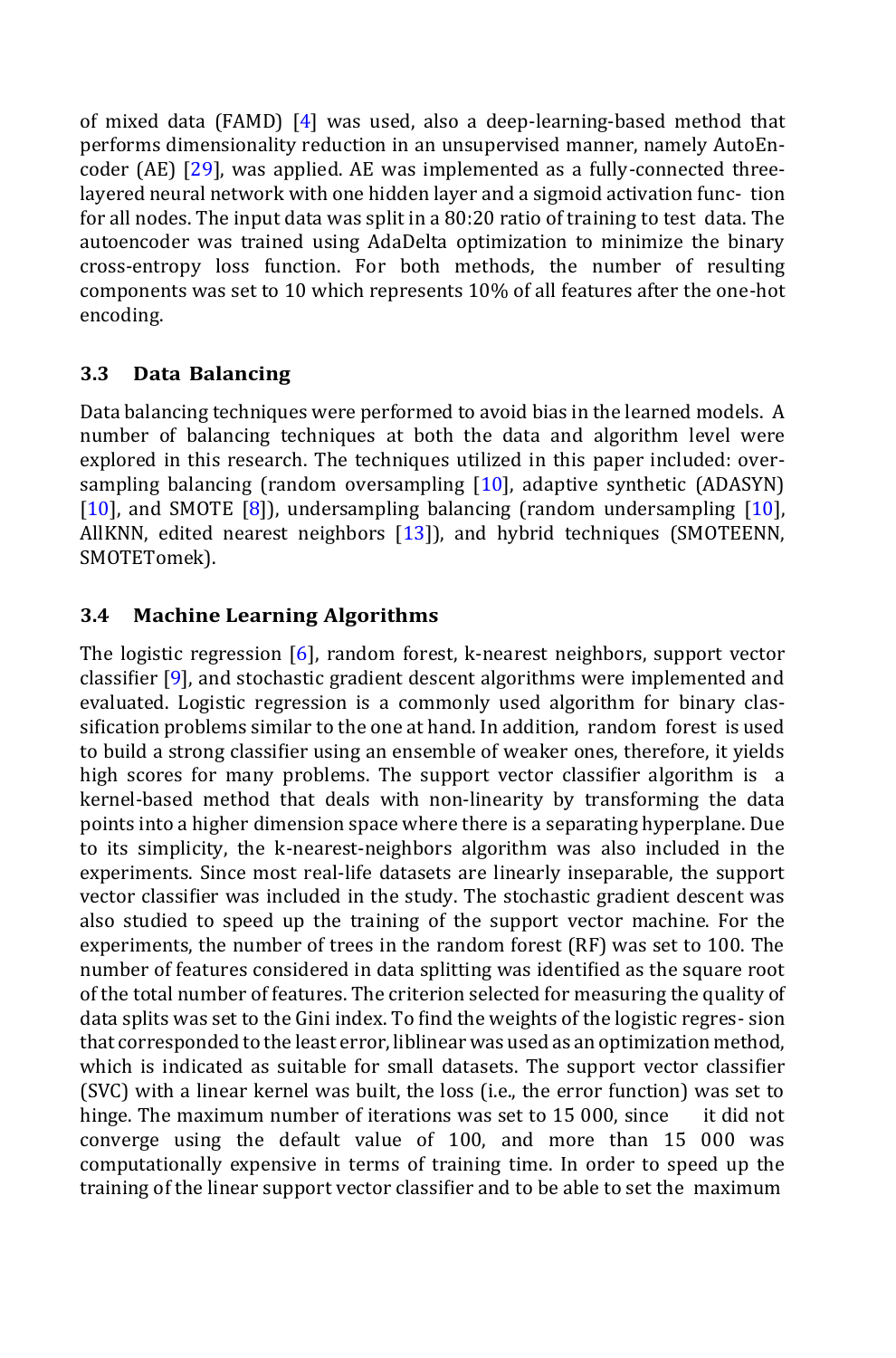number of iterations to a higher value, the stochastic gradient descent (SGD) method with a hinge loss function was used to fit a support vector classifier with a maximum number of iterations set to 50 000. The number of neighbors for knearest neighbors was specified to be five, and the algorithm used to specify the nearest neighbors was KDTree. The implementation of the balanced random forest (BRF) [\[18\]](#page-12-10) was performed as a technique for tackling the data imbalance issue on the algorithm level. Being a type of random forest, it was a collection of decision trees, and was similarly set to 100 trees. The criterion used to measure the data splits quality was also set to the Gini index.

## **4 Experimental Settings**

In order to organize the experiments and to facilitate the training and crossvalidation of each setting, the suggested framework was implemented as a pipeline. Feature scaling was included as the first step of the pipeline. The sec- ond step was the dimensionality reduction technique utilized (FAMD ( $n = 10$ ), AE, or no reduction). The data sampling balancing technique was then included, where a technique was chosen from those described earlier, or no balancing was performed. Finally, the machine learning algorithm used for training the model was executed. It was chosen from the algorithms defined for this research. If the learning algorithm was a balanced algorithm, this meant that no data sampling step was needed.

#### **4.1 Evaluation**

For each experimental setting, a 10-fold cross-validation was performed by dividing the dataset into ten splits, each one was used once for testing while the remaining nine were used for training at each step. The process was performed 10 times and performance metrics were calculated for each. Finally, the aver- age of every evaluation metric was reported. Accuracy, training time, F1-score, precision, and the AUC ROC obtained on the test set were used as evaluation metrics. True positive and true negative rates were implemented by utilizing the true positive, true negative, false positive, and false negative results from the confusion matrix. Additionally, the geometric mean (G-mean) was used since it is recommended for problems with imbalanced data [\[17\]](#page-12-18). G-mean can be calcu- lated in terms of both (TPR) and (TNR) as in [\(2\)](#page-8-0).

$$
G - mean = \frac{\sqrt{TPR \times TNR}}{(2)}
$$

### <span id="page-8-0"></span>**5 Experimental Results**

Table [5](#page-10-0) details the best results obtained by the different machine learning algorithms (i.e., logistic regression, random forest, linear SVC, stochastic gradient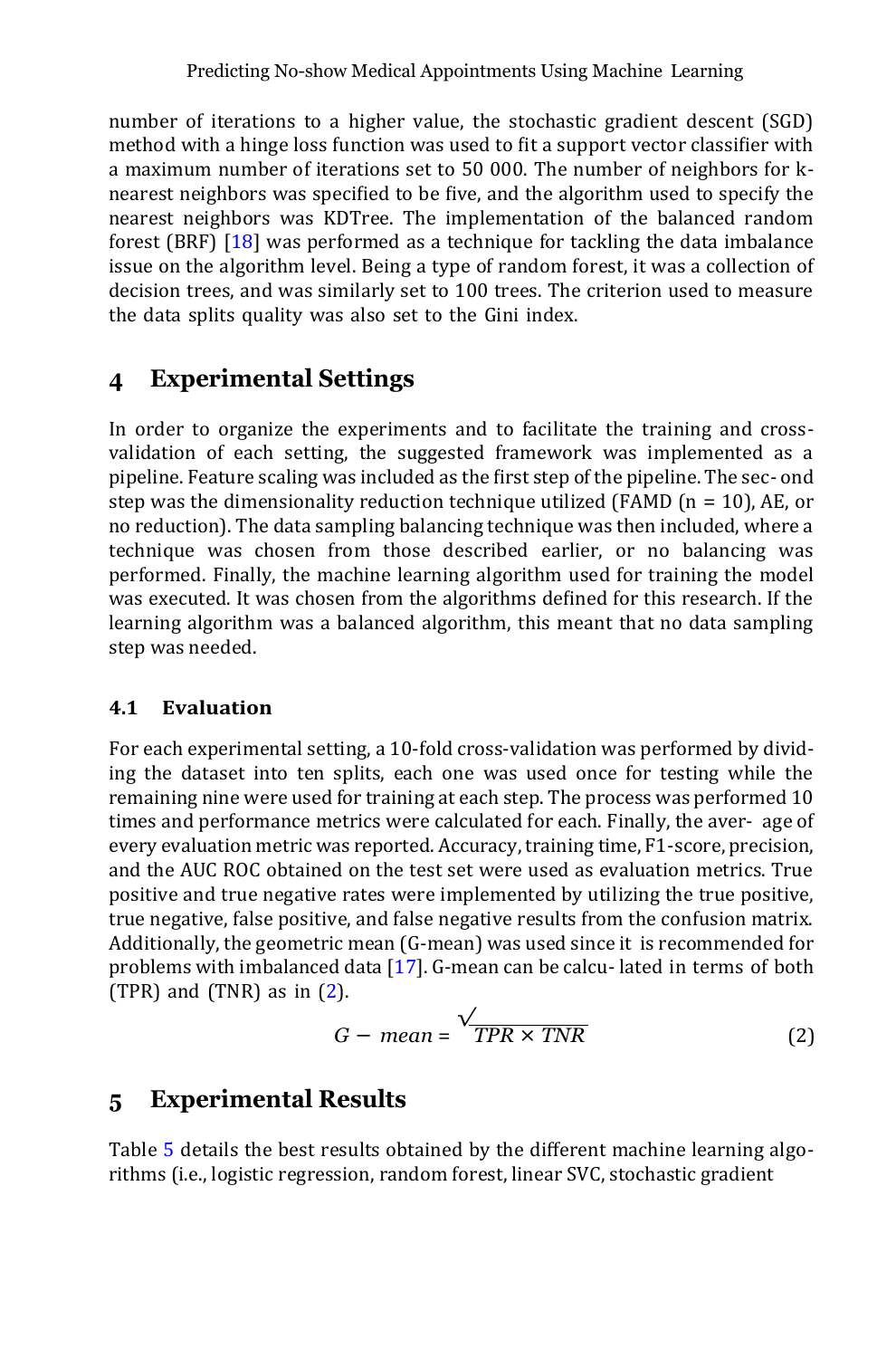descent, and KNN). Each machine learning algorithm was studied by combin- ing it with the different dimensionality reduction and data balancing techniques included in this research. The best results were determined using G-mean as the primary evaluation metric; if there was more than one setting that had the top Gmean score, the F1-score was considered; and if there was still a tie, then the AUC ROC wasused.

Five different settings of logistic regression obtained the best results accord-

ing to the evaluation scheme described. All of these five settings used AE with 10 components as a dimensionality reduction method in combination with

ADASYN, SMOTE, random undersampling, SMOTEENN, and SMORETomek.

The random forest algorithm scored the best when used in combination with FAMD with 10 components and SMOTEENN.

The support vector classifier obtained the best results on five different settings, four of them used AE and one of the balancing techniques: ADASYN, random oversampling, random undersampling, or SMOTEENN. The fifth used FAMD with AllKNN as a balancing technique.

Six different settings yielded the best results in the case of SGD, four of these settings used AE and the remaining two used no dimensionality reduction. For the settings that used AE, either RandomOverSampler, SMOTE, SMOTEENN, or SMOTETomek wereused.

Since the training of the k-nearest-neighbors algorithm when applied on all features without dimensionality reduction was very time-consuming, it was only used with dimensionality reduction. This emphasizes the importance of dimensionality reduction in some cases when using all features is computationally expensive. K-nearest neighbors performed the best when used with ENN as a balancing technique and FAMD with 10 components as a dimensionality reduction method.

Lastly, the best performance obtained by balanced random forest was when combined with AE for dimensionality reduction.

The results show that according to the evaluation scheme, SGD and SVM had the top performance in terms of G-mean, F1-score, and AUC ROC. Although logistic regression had the same G-mean and AUC ROC scores, it was slightly outperformed in terms of F1-score by both SGD and SVM. Best performances were mostly obtained using AE for dimensionality reduction.

### **6 Contribution**

This paper contributes in solving the problem of no-show medical appointments. It proposes a framework for building a prediction model using different machine learning algorithms, various balancing techniques, and dimensionality reduction methods. It tackles the problem of data imbalance to avoid the bias in the trained models. It also introduced AE and FAMD as possible options for dimensionality reduction in the no-show prediction. The effectiveness of using dimensionality reduction to enhance the performance in general and reduce the time for training time-consuming models has been empirically demonstrated. A number of derived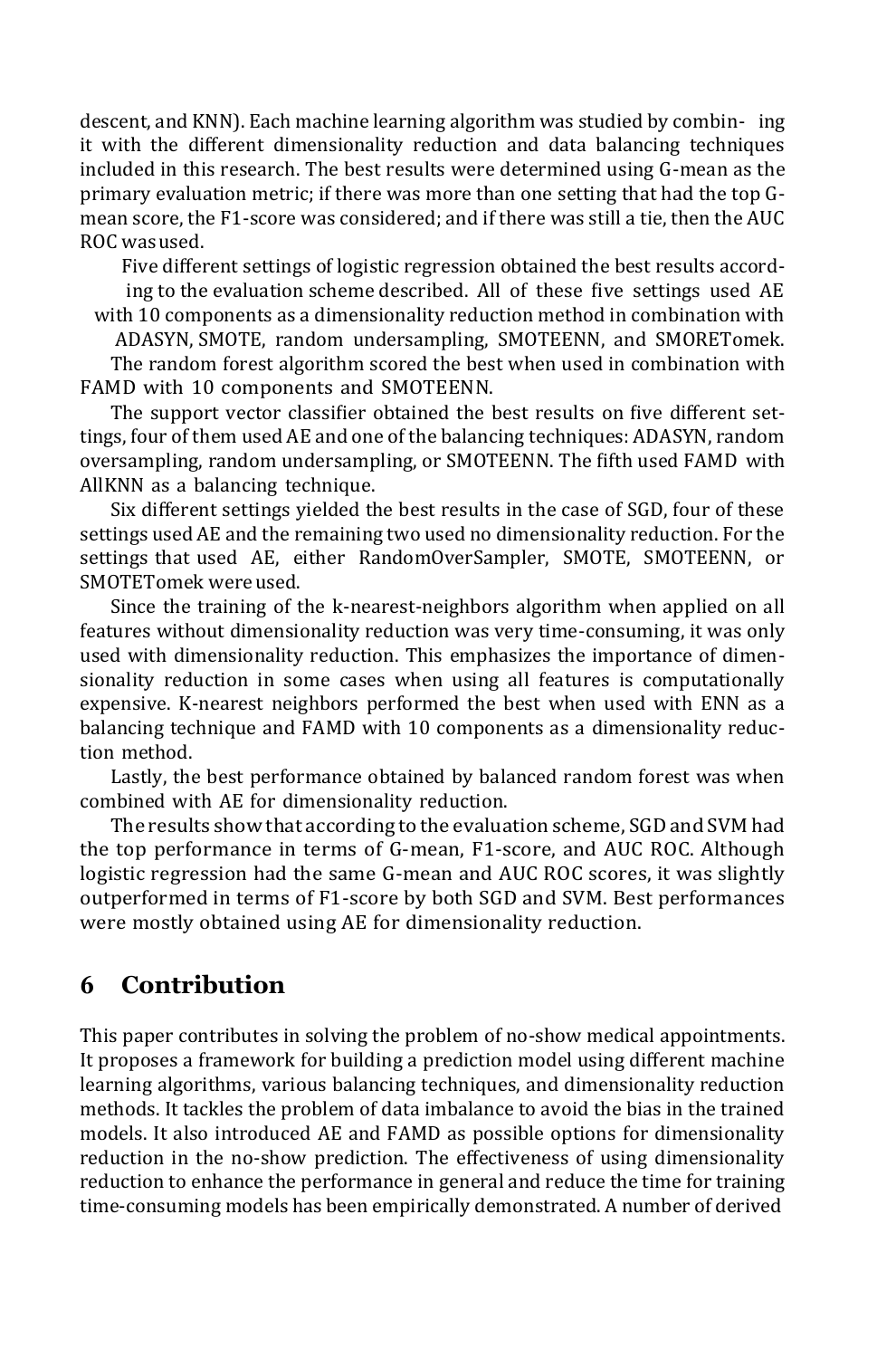attributes were also calculated to increase the expressive power of the data. Since weather is believed to affect the no-show, a weather dataset was collected and merged with the original data to enhance the performance.

<span id="page-10-0"></span>

| <b>Table 5.</b> Best experimental results as obtained by all included algorithms combined |  |
|-------------------------------------------------------------------------------------------|--|
| with all dimensionality reduction and balancing techniques.                               |  |

| ML algorithm                      | Balancing                       | Dimensionalit   AUC   Acc   PR   F1 -<br>vreduction | RO.<br>C |          |          | score             | $\mathbf{R}$ | TP TN<br>ΙR.     | G-<br>mean               | Fittin<br>gtime<br>(sec.) |
|-----------------------------------|---------------------------------|-----------------------------------------------------|----------|----------|----------|-------------------|--------------|------------------|--------------------------|---------------------------|
| Logistic<br>regression            | ADASYN                          | $AE(n=10)$                                          | 0.68     | 0.54 0.6 |          | $ 0.43\rangle$    |              |                  | $0.84 0.47 $ 0.62        | 8.65                      |
|                                   | <b>SMOTE</b>                    | $AE (n = 10)$                                       | 0.68     |          | 0        | 0.55 0.6 0.43     |              |                  | $0.81 0.49 $ 0.62        | 9.55                      |
|                                   | RandomUnderSample $AE$ (n = 10) |                                                     | 0.68     |          | 0        | 0.56 0.6 0.43     |              |                  | $0.81$ 0.49 0.62         | 9.25                      |
|                                   | <b>SMOTEENN</b>                 | $AE (n = 10)$                                       | 0.68     |          |          | 0.53 0.6 0.43     |              |                  | $0.88$ 0.44 <b>0.62</b>  | 14.21                     |
|                                   | <b>SMOTETomek</b>               | $AE (n = 10)$                                       | 0.68     |          | $\sigma$ | 0.55 0.6 0.43     |              |                  | 0.82   0.49   0.62       | 14.99                     |
| Random forest                     | <b>SMOTEENN</b>                 | $FAMD(n=$<br>10)                                    | 0.65     |          |          | 0.62 0.5 0.36     |              | 0.57 0.63 0.57   |                          | 29.72                     |
| Support vector<br>classifier      | ADASYN                          | $AE (n = 10)$                                       | 0.68     |          |          | $0.52 0.6 $ 0.44  |              |                  | $0.91$ 0.42 <b>0.62</b>  | 10.48                     |
|                                   | RandomOverSample $AE (n = 10)$  |                                                     | 0.68     |          |          | $ 0.52 0.6 $ 0.44 |              |                  | $0.91 0.42 $ 0.62        | 9.99                      |
|                                   | RandomUnderSample $AE$ (n = 10) |                                                     | 0.68     |          |          | $0.52 0.6 $ 0.44  |              |                  | $0.91$ 0.42 <b>0.62</b>  | 5.29                      |
|                                   | <b>SMOTEENN</b>                 | $AE (n = 10)$                                       | 0.68     | 0.52 0.6 |          | 0.44              |              |                  | $0.91 0.42 $ 0.62        | 11.37                     |
|                                   | AllKNN                          | $FAMD(n=$<br>10)                                    | 0.68     | 0.52 0.6 |          | 0.44              |              |                  | $0.92 0.41 $ 0.62        | 11.81                     |
| Stochastic<br>gradient<br>descent | RandomOverSample $AE (n = 10)$  |                                                     | 0.68     | 0.52 0.6 | 2        | 0.44              |              |                  | $0.91 0.42 $ 0.62        | 13.57                     |
|                                   | <b>SMOTE</b>                    | $AE (n = 10)$                                       | 0.68     | 0.52 0.6 | 2        | 0.44              |              |                  | $0.91 0.42 $ 0.62        | 14.83                     |
|                                   | <b>SMOTEENN</b>                 | $AE (n = 10)$                                       | 0.68     |          |          | $ 0.52 0.6 $ 0.44 |              |                  | $0.91 0.42 $ <b>0.62</b> | 20.37                     |
|                                   | <b>SMOTETomek</b>               | $AE (n = 10)$                                       | 0.68     |          |          | $0.52 0.6 $ 0.44  |              |                  | $0.91$ 0.42 <b>0.62</b>  | 20.58                     |
|                                   | RandomOverSample None           |                                                     | 0.68     |          | 2        | $ 0.52 0.6 $ 0.44 |              |                  | $0.92 0.42 $ 0.62        | 2.05                      |
|                                   | <b>SMOTEENN</b>                 | None                                                | 0.68     | 0.52 0.6 |          | 0.44              |              |                  | 0.92   0.42   0.62       | 648.85                    |
| $K-$<br>nearest<br>neighbor<br>s  | <b>ENN</b>                      | $FAMD(n=$<br>10)                                    | 0.67     |          | 0        | 0.58 0.6 0.40     |              | $0.72$ 0.55 0.60 |                          | 7.94                      |
| Balanced random forest            |                                 | $AE (n = 10)$                                       | 0.58     | 0.52 0.5 | 5        | 0.36              |              | $0.65$ 0.49 0.56 |                          | 17.05                     |

## **7 Conclusion**

In this work, a framework for building a high-performing balanced predictor for no-show medical appointments has been proposed. Logistic regression, ran- dom forest, stochastic gradient descent, k-nearest neighbors, and linear support vector classifier have been explored as possible machine learning algorithms to apply. To avoid the consequences of data imbalance, various data balancing techniques on both data and algorithmic levels have been tested. Two differ- ent dimensionality reduction techniques, AE and FAMD, as they both fit data of a mixed nature (i.e., that includes a mixture of categorical and numerical variables) have been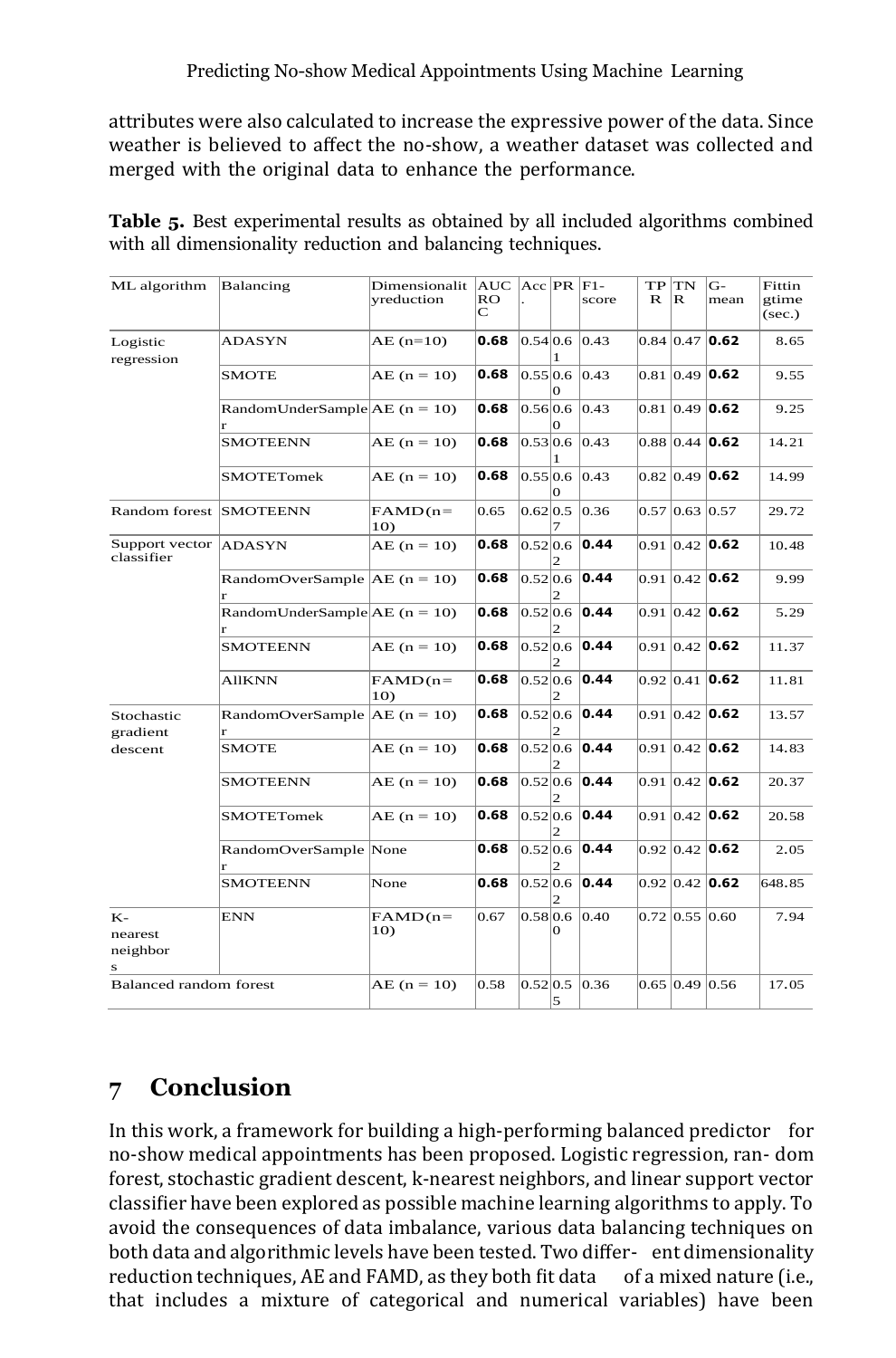implemented. Geometric mean (G-mean) was used as the primary evaluation metric, while F1-score and AUC ROC were considered when G-mean scores were equal for different settings. The best performance accord- ing to the described evaluation scheme was obtained by both SGD and SVM in combination with different dimensionality reduction and balancing techniques. The results also showed that the best scores were mostly obtained using AE for dimensionality reduction which emphasizes the usefulness of using novel unsu- pervised dimensionality reduction based on deep learning.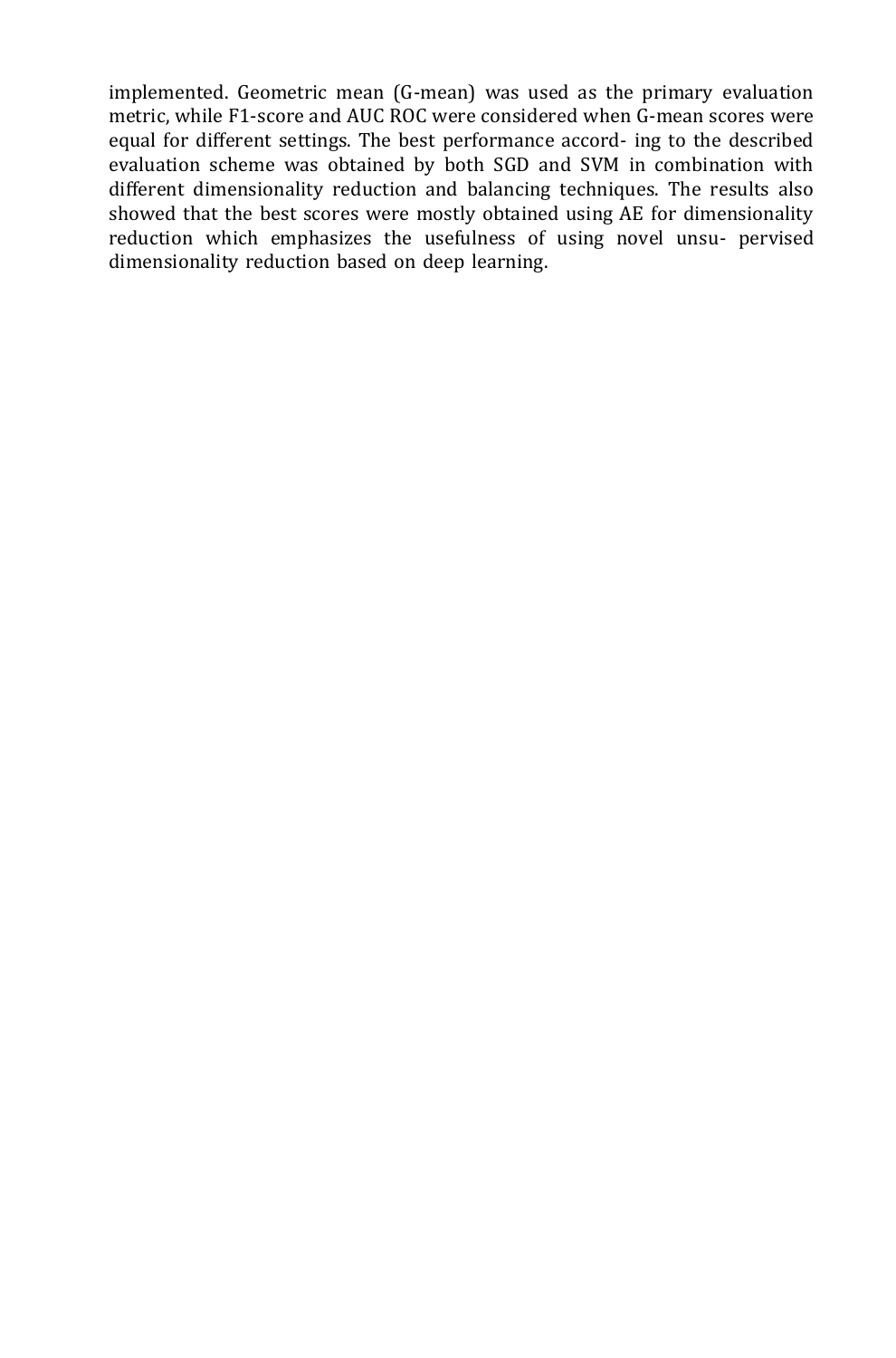## **References**

- <span id="page-12-0"></span>1. United states office of management and budget: fiscal year 2013 budget of the U.S. government. [https://www.govinfo.gov/content/pkg/BUDGET-2013-BUD/](https://www.govinfo.gov/content/pkg/BUDGET-2013-BUD/pdf/BUDGET-2013-BUD.pdf#page%3D214) [pdf/BUDGET-2013-BUD.pdf#page=214](https://www.govinfo.gov/content/pkg/BUDGET-2013-BUD/pdf/BUDGET-2013-BUD.pdf#page%3D214)
- <span id="page-12-4"></span>2. Aggarwal, A., Davies, J., Sullivan, R.: "nudge" and the epidemic of missed appointments: can behavioural policies provide a solution for missed appointments in the health service? J. Health Organ. Manag. **30**(4), 558–564 (2016)
- <span id="page-12-3"></span>3. Arora, S., et al.: Improving attendance at post-emergency department follow-up via automated text message appointment reminders: a randomized controlled trial. Acad. Emerg. Med. **22**(1), 31–37 (2015)
- <span id="page-12-12"></span>4. Bécue-Bertaut, M., Pagès, J.: Multiple factor analysis and clustering of a mixture of quantitative, categorical and frequency data. Comput. Stat. Data Anal. **52**(6), 3255–3268 (2008)
- <span id="page-12-1"></span>5. Belciug, S., Gorunescu, F.: Improving hospital bed occupancy and resource utilization through queuing modeling and evolutionary computation. J. Biomed. Inform. **53**, 261–269 (2015)
- <span id="page-12-16"></span>6. Branco, P., Torgo, L., Ribeiro, R.P.: A survey of predictive modeling on imbalanced domains. ACM Comput. Surv. (CSUR) **49**(2), 31 (2016)
- <span id="page-12-11"></span>7. Chan, P.K., Stolfo, S.J.: Toward scalable learning with non-uniform class and cost distributions: a case study in credit card fraud detection. In: KDD 1998, pp. 164– 168 (1998)
- <span id="page-12-14"></span>8. Chawla, N.V., Bowyer, K.W., Hall, L.O., Kegelmeyer, W.P.: SMOTE: synthetic minority over-sampling technique. J. Artif. Intell. Res. **16**, 321–357 (2002)
- <span id="page-12-17"></span>9. Cortes, C., Vapnik, V.: Support-vector networks. Mach. Learn. **20**(3), 273–297  $(1995)$
- <span id="page-12-13"></span>10. Estabrooks, A., Jo, T., Japkowicz, N.: A multiple resampling method for learning from imbalanced data sets. Comput. Intell. **20**(1), 18–36 (2004)
- <span id="page-12-8"></span>11. Haixiang, G., Yijing, L., Shang, J., Mingyun, G., Yuanyue, H., Bing, G.: Learn- ing from class-imbalanced data: review of methods and applications. Expert Syst. Appl. **73**, 220–239 (2017)
- <span id="page-12-9"></span>12. Han, W., Huang, Z., Li, S., Jia, Y.: Distribution-sensitive unbalanced data oversampling method for medical diagnosis. J. Med. Syst. **43**(2), 39 (2019)
- <span id="page-12-15"></span>13. He, H., Ma, Y.: Imbalanced lEarning: Foundations, Algorithms, Andapplications. Wiley, Hoboken (2013)
- <span id="page-12-7"></span>14. Huang, Y., Hanauer, D.A.: Patient no-show predictive model development using multiple data sources for an effective overbooking approach. Appl. Clin. Inform. **5**(03), 836–860 (2014)
- <span id="page-12-2"></span>15. Huang, Y., Zuniga, P.: Dynamic overbooking scheduling system to improve patient access. J. Oper. Res. Soc. **63**(6), 810–820 (2012)
- <span id="page-12-6"></span>16. Kheirkhah, P., Feng, Q., Travis, L.M., Tavakoli-Tabasi, S., Sharafkhaneh, A.: Prevalence, predictors and economic consequences of no-shows. BMC Health Serv. Res. **16**(1), 13 (2015)
- <span id="page-12-18"></span>17. Kubat, M., Matwin, S., et al.: Addressing the curse of imbalanced training sets: onesided selection. In: ICML, Nashville, USA, vol. 97, pp. 179–186 (1997)
- <span id="page-12-10"></span>18. Liu, X.Y., Wu, J., Zhou, Z.H.: Exploratory undersampling for class-imbalance learning. IEEE Trans. Syst. Man Cybern. Part B (Cybern.) **39**(2), 539–550 (2008)
- <span id="page-12-5"></span>19. López, V., Fernández, A., García, S., Palade, V., Herrera, F.: An insight into classification with imbalanced data: empirical results and current trends on using data intrinsic characteristics. Inf. Sci. **250**, 113–141 (2013)